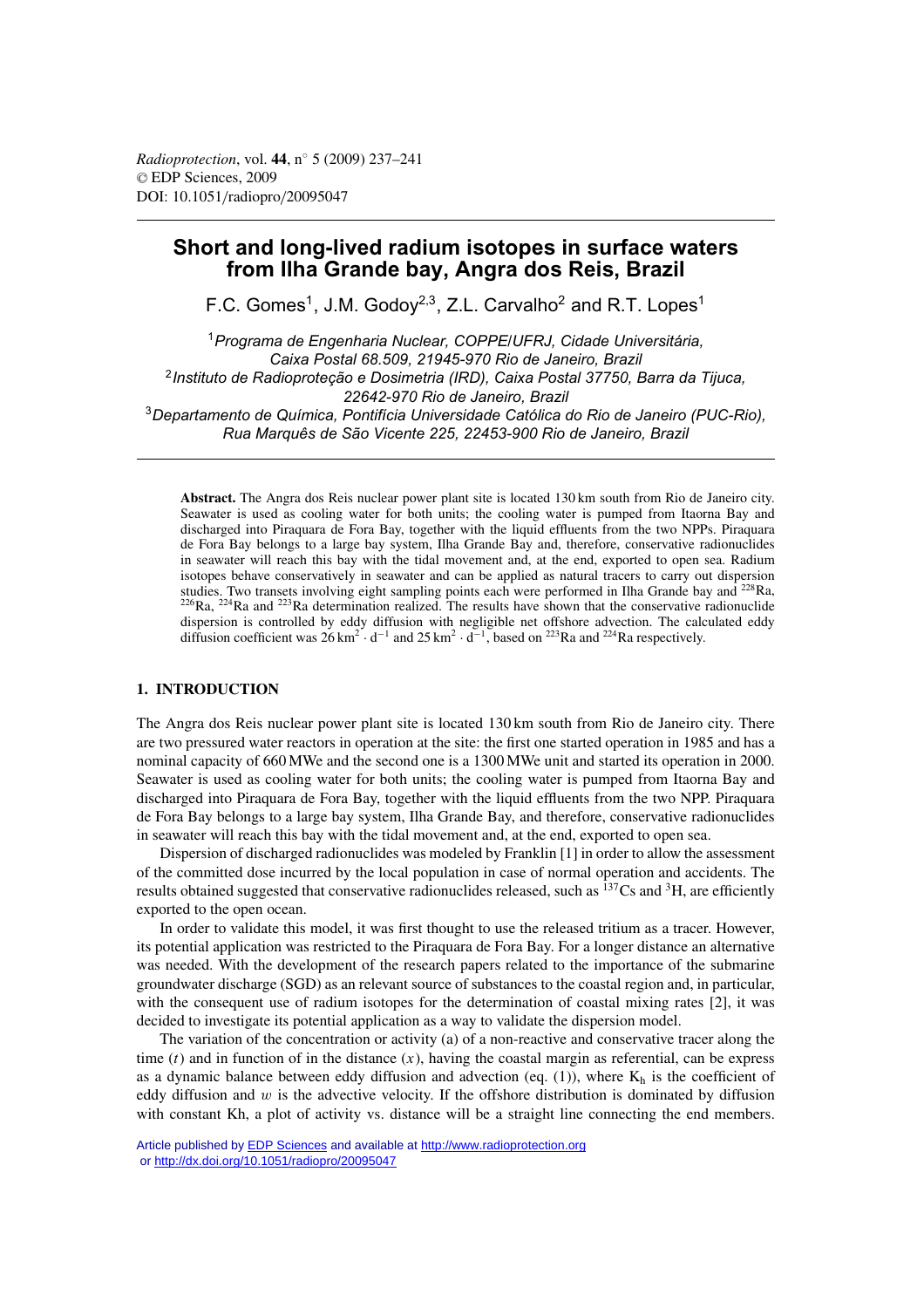#### 238 RADIOPROTECTION

Offshore advection will cause positive curvature and onshore advection will cause negative curvature to this plot [2].

$$
\frac{dA}{dt} = K_h \frac{\partial^2 A}{\partial x^2} - \omega \frac{\partial A}{\partial x'} \tag{1}
$$

However, the use of short-lived radionuclides requires an additional term related to its decay (eq. (2)):

$$
\frac{dA}{dt} = K_h \frac{\partial^2 A}{\partial x^2} - \omega \frac{\partial A}{\partial x'} - \lambda A \tag{2}
$$

In the specific case of the Ilha Grande Bay, it was concluded that the distribution of isotopes is predominantly controlled by diffusive effects [1] being possible, therefore, to reject the liquid advection. In consequence of this fact, for short half-lives of  $2^{23}$ Ra and  $2^{24}$ Ra, the previous equation can be simplified; being omitted the component of the advection (eq. (3)):

$$
\frac{dA}{dt} = K_h \frac{\partial^2 A}{\partial x^2} - \lambda A \tag{3}
$$

Based on the hypothesis that  $K_h$  presents a constant value and that the system is submitted to a steadystate condition, it is feasible the estimate of  $K_h$  based on a graph of ln <sup>223</sup>Ra (or the <sup>224</sup>Ra) with the distance  $x$  (eq. (4)).

$$
\ln A_x = \ln A_0 - x \sqrt{\frac{\lambda}{K_h}}
$$
\n(4)

In this case, the slope  $m$  is equal to:

$$
m = \sqrt{\frac{\lambda}{K_h}}.\tag{5}
$$

### **2. MATERIALS AND METHODS**

Two transects were carried out with 10 sampling points each one (Figure 1). At each one about 200 liters were taken, the water samples were processed into Mn coated acrylic fiber columns, being the radium quantitatively extracted [3].

The <sup>223</sup>Ra and <sup>224</sup>Ra activities were determined by means of a closed circulation system as described by Moore and Arnold [4], comprising a helium flow through the manganese fiber to remove <sup>219</sup>Rn and  $^{220}$ Rn generated by both  $^{223}$ Ra and  $^{224}$ Ra decay. The gas flow containing the radon isotopes cross a Lucas cell, in which the alpha particles are supposed to be captured by an enclosed tube photo-multiplier (TFM). The generated pulses by TFM were then driven to a delayed coincidence system like the one adopted by Giffin et al. [5] and adapted for radium measurements by Moore and Arnold [4]. In order to identify the alpha particles and thus to determine the activities of the retained  $^{223}$ Ra and  $^{224}$ Ra in the manganese fiber, the delayed coincidence system is based on the decay of the polonium short half-life isotopes and the <sup>219</sup>Rn and <sup>220</sup>Rn. Three measurements are performed with each sample, one shortly after sampling for  $^{224}$ Ra determination, a second one about 10 days after for  $^{223}$ Ra and the last one four weeks later in order to determine <sup>228</sup>Th, used for correct the <sup>224</sup>Ra concentration.

After the <sup>228</sup>Th determination, the manganese dioxide was dissolved using hydrochloridric acid and hydroxylamine hydrochloride. <sup>226</sup>Ra and <sup>228</sup>Ra were co-precipitate with BaSO<sub>4</sub> and PbSO<sub>4</sub> and determined by alpha and beta counting, after chemical purification, as described by Godoy et al. [6].

At each sampling site, a 100 mL sample was taken and kept frozen the determination of salinity, silica and barium. Barium and silica were determination by inductively coupled plasma atomic emission spectrometry (Perkin-Elmer ICP-AES Optima 2000 DV), salinity by conductivity measurement.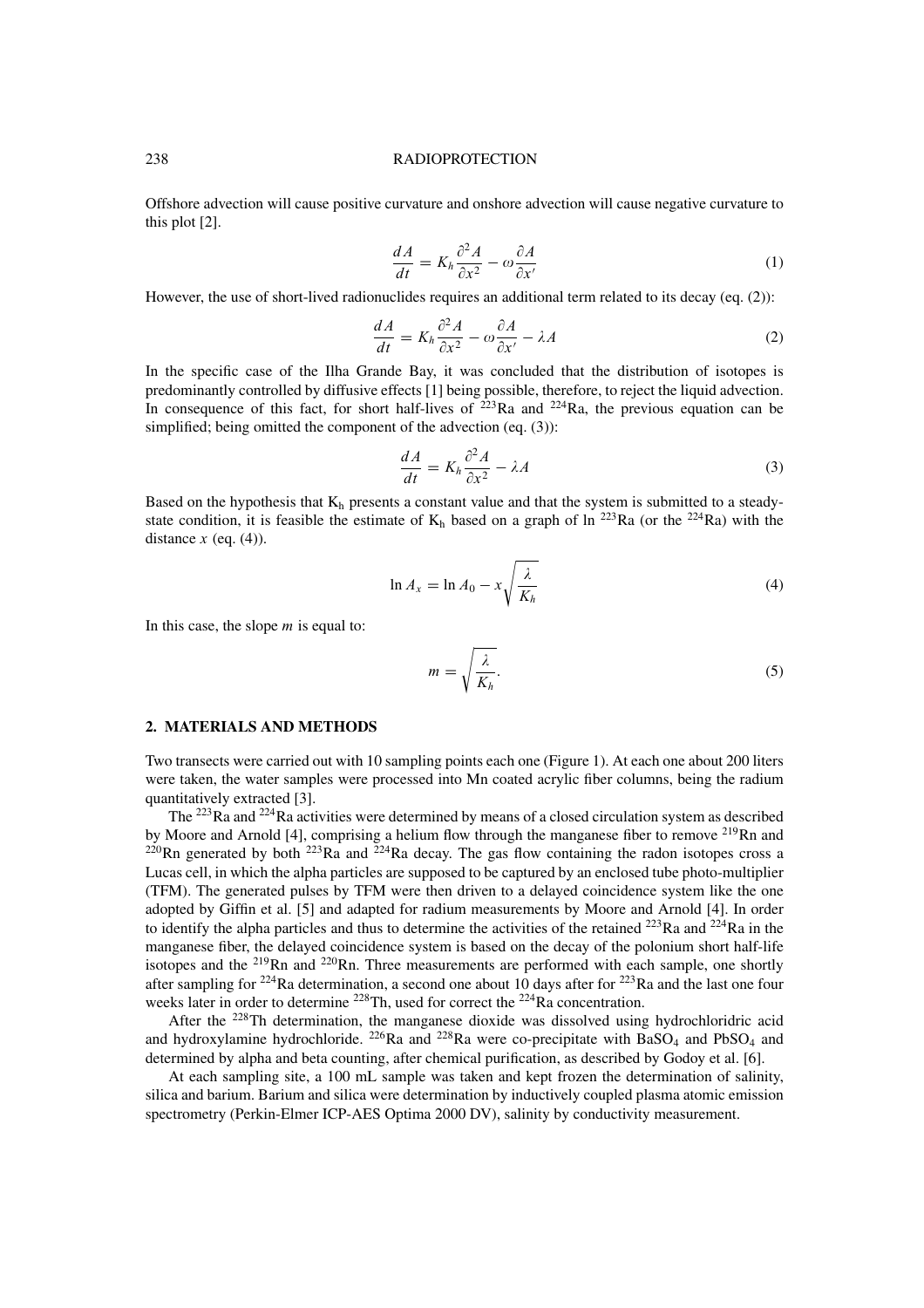# ECORAD 2008 239



**Figure 1.** Surface seawater sampling points in Ilha Grande Bay.



**Figure 2.** Profile of the <sup>228</sup>Ra concentration as a function of the distance offshore.

# **3. RESULTS AND DISCUSSION**

Figure 2 shows the  $^{228}$ Ra concentration change with the distance to the shoreline, the concentrations were normalized to the <sup>228</sup>Ra concentration in the first sample in order to take into account the submarine groundwater discharge fluctuation with the tide level from one sampling day to the other. The obtained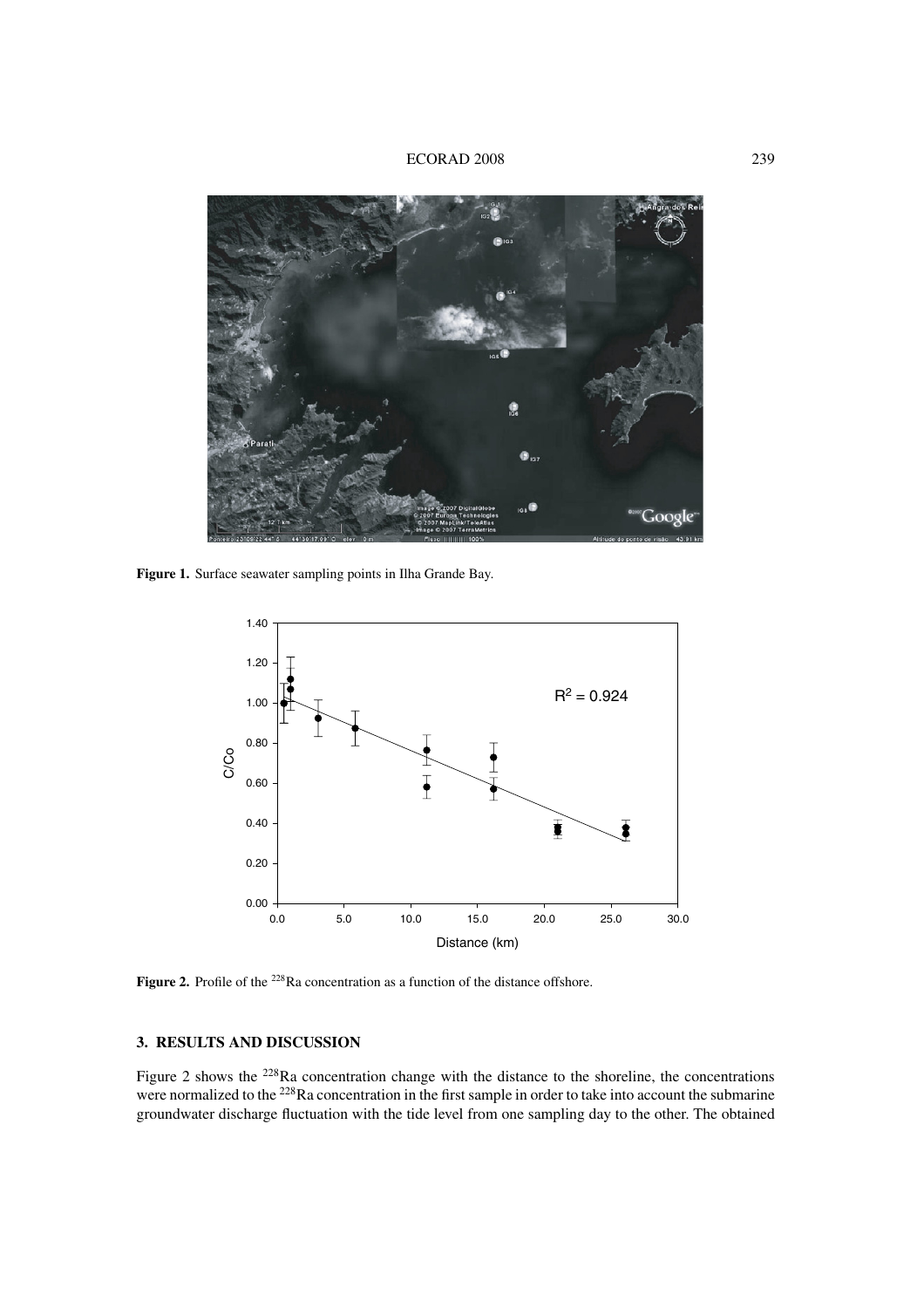#### 240 RADIOPROTECTION

straight line validates the hypothesis the dispersion of conservative tracers in Ilha Grande Bay is dominated by eddy diffusion.

The <sup>223</sup>Ra and <sup>224</sup>Ra concentrations plotted as a function of distance offshore are shown in Fig. 3. Both these short-lived tracers have high concentrations near the coast and decrease significantly to the open-ocean. For 223Ra and 224Ra, the data, within this region, fit an exponential decay with an angular coefficient of  $-0.0210$  ( $\mathbb{R}^2 = 0.902$ ) and  $-0.0380$  ( $\mathbb{R}^2 = 0.920$ ) for <sup>223</sup>Ra and <sup>224</sup>Ra, respectively. These curves can be taken as strong evidence that the distributions are controlled by eddy diffusion with negligible net offshore advection. Using eq. (5) and its assumptions, the value of  $K_h$  derived from <sup>223</sup>Ra is  $26 \text{ km}^2 \cdot \text{d}^{-1}$  and for <sup>224</sup>Ra yields K<sub>h</sub> equal to  $25 \text{ km}^2 \cdot \text{d}^{-1}$ .



**Figure 3.** Profile of the <sup>223</sup>Ra (a) and <sup>224</sup>Ra (b) concentration as a function of the distance offshore.



**Figure 4.** Profile of Ba and Si as a function of distance offshore (a) and Salinity (b).

The barium and silica concentrations plotted as a function of distance offshore (a) as well as a function of salinity (b) are shown in Fig. 4. The spatial trends noted in Fig. 3 are also evident here. The barium and silica concentrations decrease within 5.8 km and fit a line with  $R^2 = 0.938$  and 0.883, respectively, and reach a relatively constant value at distances of 5.8–26.1 km of the coast. In addition, there are two breaks in the slope at 11.2 km and another at 21.0 km. These two breaks could be due to the existence of Ilha Grande submarine groundwater discharge (SGD) and a current flowing through the Ilha Grande/Angra dos Reis channel.

Salinity, Ra isotopes, barium and silica concentrations show large spatial variations in Ilha Grande Bay. Salinity in surface seawater range from 22 to 32 psu, with the lowest in the innermost bay (Fig. 4b).